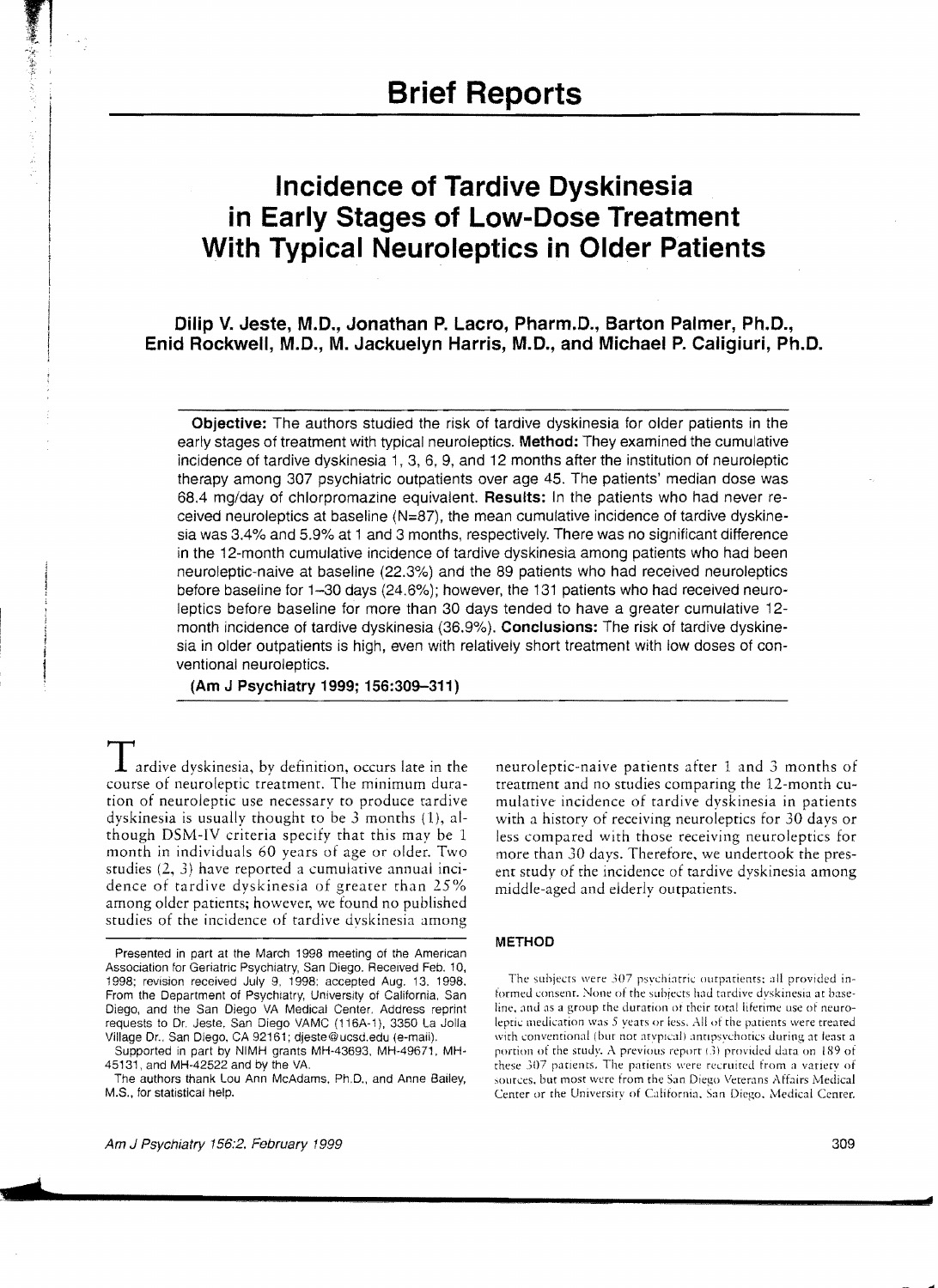FIGURE 1. Cumulative Incidence Curves for Tardive Dyskinesia Among Three Groups of Patients With Different Lengths of Previous Neuroleptic Use at Study Entry<sup>a</sup>



a Patients with more than 30 days of neuroleptic use at baseline had a trend for a greater cumulative incidence of tardive dyskinesia than those with 0-30 days of neuroleptic use (p=0.08, Peto-Prentice).

The majority of the patients were men  $(N=248, 80.8%)$  and Caucasian (N=252, 82.1%). Their mean age was 66.2 years (SD=12.2).

The patients' DSM-III-R-based psychiatric diagnoses were dementia (N=98, 31.9%), schizophrenia (N=51, 16.6%), schizoaffective disorder (N=10, 3.3%), delusional disorder (N=5, 1.6%), "organic" psychoses (N=34, 11.1%), psychotic disorder not otherwise specified (N=13, 4.2%), mood disorders (N=48, 15.6%), and other  $(N=48, 15.6\%)$ . All patients were prescribed conventional neuroleptics for psychotic or other severe behavioral disturbances. The two most commonly used neuroleptics were haloperidol and thioridazine: 135 (44.0%) of the patients were treated with haloperidol, and 52 (16.9%) were treated with thioridazine. We used the following formulae for dose equivalence: 2.4 mg of haloperidol or 111.1 mg of thioridazine were considered equivalent to 100 mg of chlorpromazine (4). The median neuroleptic dose prescribed at baseline was 68.4 mg/day of chlorpromazine equivalent (4). Forty-five (14.7%) of the patients received anticholinergics at baseline, usually at low doses.

The Abnormal Involuntary Movement Scale (AIMS) (5) was used to assess dyskinesia at baseline and 1, 3, 6, 9, and 12 months later. Tardive dyskinesia was diagnosed by using Schooler and Kane's criteria (1) except for an absence of the required minimum duration of neuroleptic treatment. Additional assessments included measures of global neurocognitive status (Mini-Mental State [6]), depressive symptoms (Hamilton Depression Rating Scale [7]), and extrapvramidal symptoms (modified Simpson-Angus Rating Scale [8]).

For purposes of analysis, subjects were classified into three groups on the basis of the duration of their previous use of neuroleptics: 1) neuroleptic-naive ( $N=87$ ), 2) 1-30 days of previous use  $(N=89; median=10.0 days)$  and 3) more than 30 days of previous use  $(N=131; median=115.0 days).$ 

The cumulative incidence of tardive dyskinesia was calculated by using life-table survival analysis (9), and specific risk factors were determined by using Cox regression analysis (10).

 $\mathcal{L}$ 

### **RESULTS**

For the neuroleptic-naive group, the mean cumulative incidence of tardive dyskinesia was 3.4% at 1 month  $(95\%$  confidence interval=0.0% to 7.3%) and 5.9% at 3 months (95% confidence interval=0.9% to 10.9%). There was no significant difference in the 12month cumulative incidence of tardive dyskinesia between patients who were neuroleptic-naive (22.3%)

and those with 1-30 days of total lifetime neuroleptic use at baseline  $(24.6\%)$  (p=0.36, Peto-Prentice). Therefore, we combined these two groups for subsequent analyses. The patients with more than 30 days of previous neuroleptic tended to have a greater 12-month cumulative incidence of tardive dyskinesia (36.9%) than those with  $0-30$  days of neuroleptic use ( $p=0.08$ , Peto-Prentice) (figure 1).

The groups with 0-30 days versus more than 30 days of previous neuroleptic use were similar in sex, ethnicity, presence of diabetes, history of alcohol abuse or dependence, and Hamilton depression scale and modified Simpson-Angus scale scores at baseline. The groups differed, however, in other respects. Patients with 0-30 days of neuroleptic use were older, were more likely to have a diagnosis of dementia or organic mental syndrome, had lower Mini-Mental State and global AIMS scores at baseline, received lower daily neuroleptic doses, and were less likely to receive anticholinergics. To determine if these group differences contributed to the differential risk of tardive dyskinesia, the following variables were used in a Cox regression: age, diagnostic type ("organic" versus primary psychiatric disorder), Mini-Mental State score, global AIMS score, duration of previous neuroleptic use (0– 30 days versus more than 30 days), daily neuroleptic dose, and use of anticholinergics. The only significant predictor of tardive dyskinesia risk in this model was duration of previous neuroleptic use at study entry.

We compared the 12-month cumulative incidence rate of the previously reported 189 patients (3) with that of the 118 new patients. There was no significant difference in tardive dyskinesia incidence  $(p=0.78,$ Peto-Prentice). Twelve-month mean cumulative incidence rates for tardive dyskinesia in the total study group ( $N=307$ ) were 34.1% in patients vounger than 60 years of age, and  $27.1\%$  in those 60 years old or older. Among patients who were 60 years old or older, the 12-month mean cumulative incidence rates for tardive dyskinesia for patients with versus those without dementia were 24.9% and 30.2%, respectively. These differences were not significant. The nonsignificantly lower rates in patients who were 60 years old or older and in patients with dementia seemed to be related to lower neuroleptic doses and duration of previous use in those groups. In terms of severity of tardive dyskinesia, the breakdown of the 62 tardive dyskinesia patients by total AIMS score at the time of initial diagnosis of tardive dyskinesia was as follows: 30 (48.4%) had total scores of 5 or less;  $27(43.5%)$  had scores of 6 to 8; and five  $(8.1\%)$  had scores of 9 or higher.

## **DISCUSSION**

We studied outpatients being treated with relatively low doses of typical neuroleptics. Our findings suggest that a substantial proportion of middle-aged and elderly patients develop tardive dyskinesia relatively early in the course of neuroleptic treatment. The cumulative